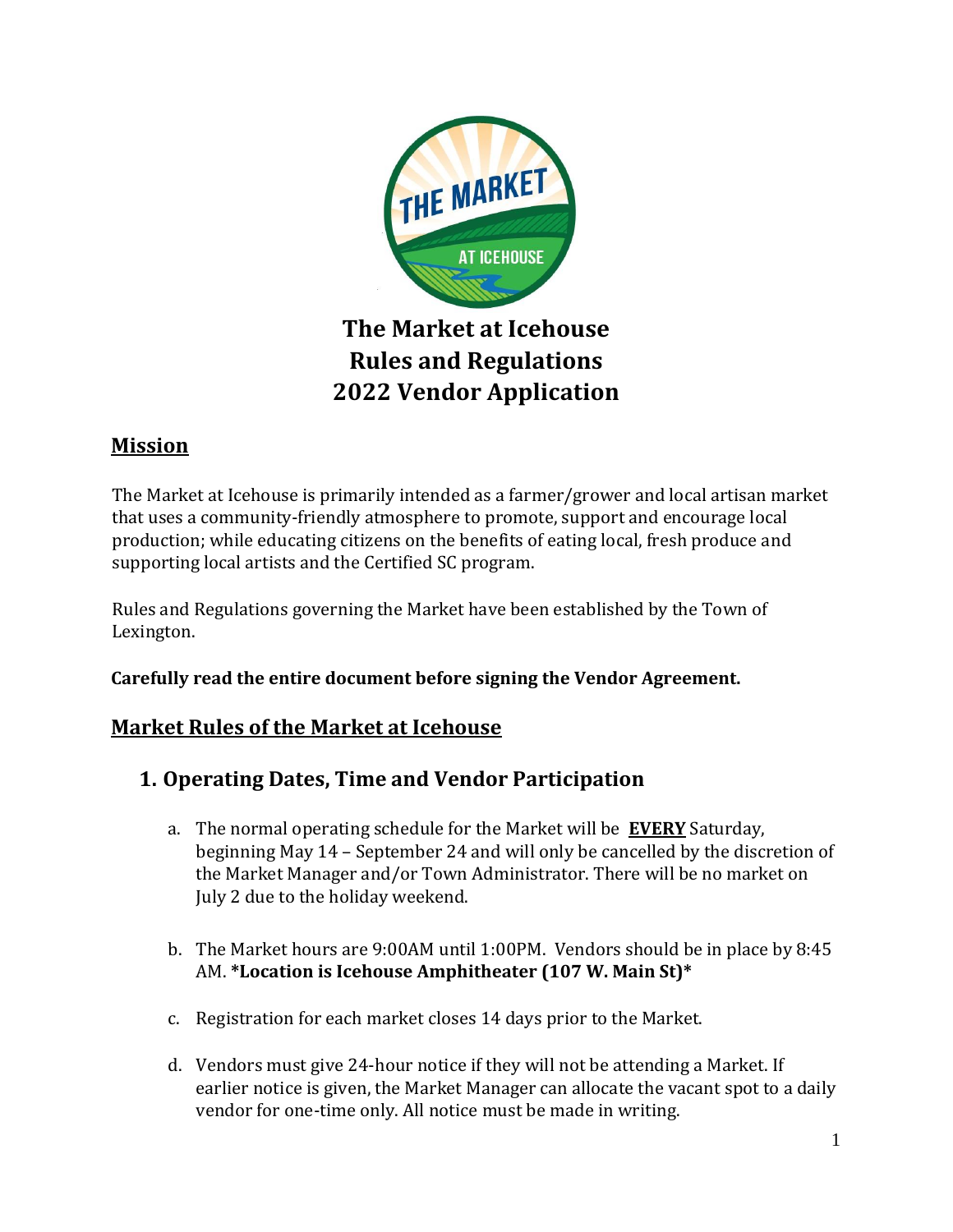- e. If an emergency occurs (such as illness, death or transportation issue) and you cannot attend the Market, please contact **(803) 358-7275.**
- f. After the opening of the Market, vendors must be at their tables prepared to sell, so as to prevent disruptive behavior such as carrying of products across the Market or moving vehicles during times customers are present.
- g. Once unloaded, vehicles should be moved to the Town Hall parking lot located at 111 Maiden Ln. If a vendor needs closer parking they **MUST** request that from the Market Manager.
- h. Booths are not assigned, and will not be held for vendors. All booths are a first come first serve basis. Vendors may **NOT** begin setting up until 8:00, or once staff indicates it is clear to begin.

## **2. Vendor criteria and approval**

- **a. Grower/Producer:** Any person, persons or entity, within a 150 mile radius, who is directly involved in the local production of an agricultural product is welcome as a vendor. To compliment sales and address demand, selective resale of agricultural products marked with known farm of origin is permitted.
- **b. Fruit and Vegetable reseller:** The Town of Lexington recognizes the fact that not all vendors will be local fruit and vegetable growers, and that the Market needs resale produce vendors to ensure there is an adequate supply of produce. These vendors will be chosen by their ability to acquire quality product and inform customers, **by labeling as to the origin**, buy fresh SC grown products when in season, willingness to work with management and give precedence to actual local grower produced product that is in adequate supply, and grow some product themselves. This type vendor must agree to comply with all these qualities that will be used in their selection. **Any reseller found to not have proper signage for the origin of their products will have their market privileges withdrawn.**
- **c. Food:** Pre-made food items or items for consumption that are created/made on site are permitted, given that appropriate permits are obtained and that DHEC procedures are followed. It is the responsibility of the vendor to ensure that he/she is in compliance.
- **d. Arts and Crafts:** Any original local craftsperson or artist that makes his/her own work may become a vendor. Priority will be given to artists that produce their craft largely from natural materials and/or original sources. Resale artwork or crafts are not permitted.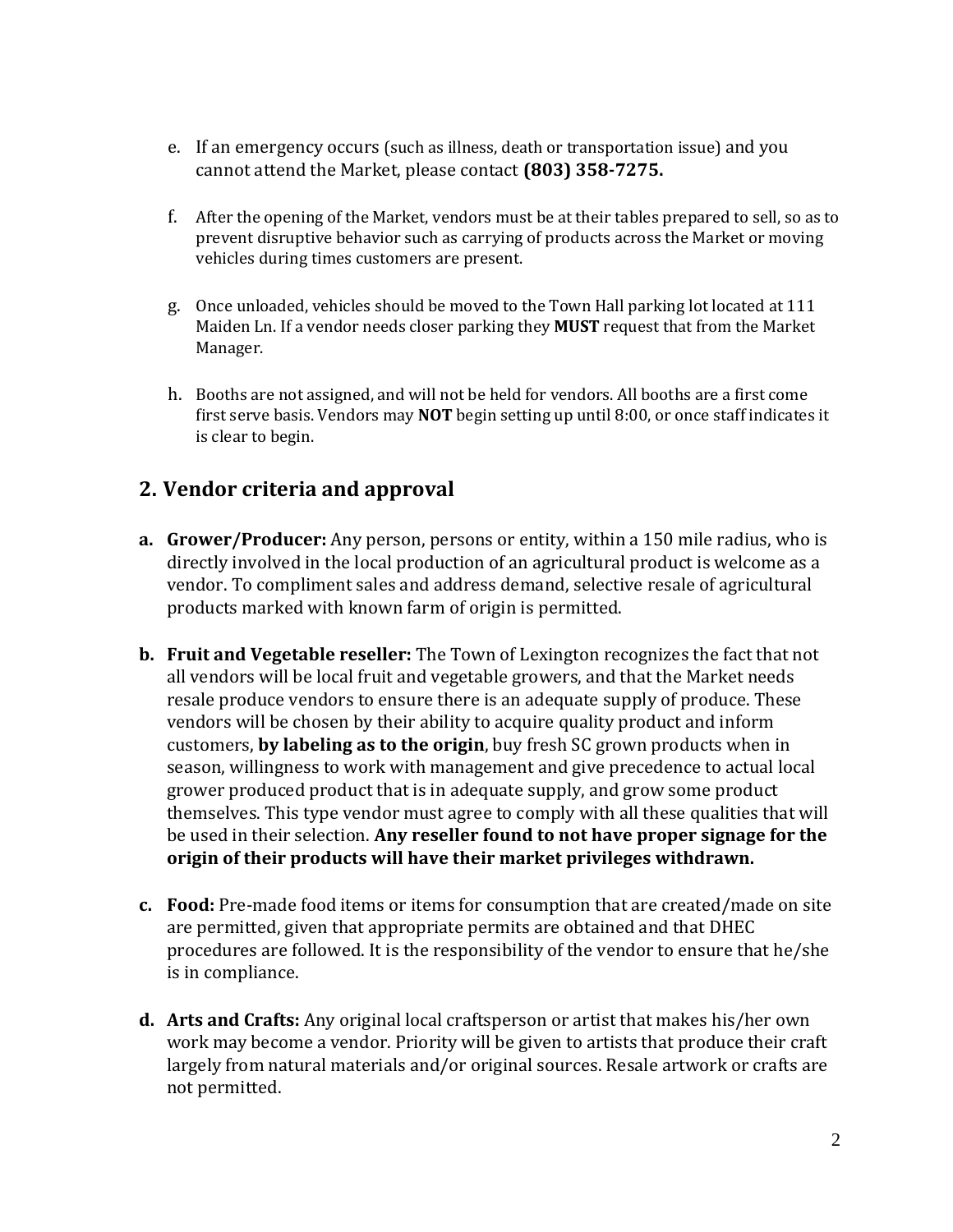- **e. Booth for a Cause:** Any booth for a cause may apply for a space to provide information, and/or raise money for their cause. All booths must be approved by the Market Manager. Vendors may only signup up for 5 weeks, spots are limited to two booths per week.
- **f. Actions by the Market Manger and/or Town Administrator:** All vendors must complete and sign a vendor agreement/application to be approved by the Market Manager before becoming a vendor. Vendors must carry themselves in a professional manner at all times. The Market Manager and/or Town Administrator reserve the right to prohibit anyone from selling at the Market and may withdraw privileges of any vendor at their discretion.

## **3. Products**

- **a. Raw Agricultural Products**: This category includes fruits, nuts, vegetables, grains and plants.
- **b. Animal Products**: This category includes meats, milk, cheese, eggs, farm-raised fish, honey, wool and other products derived from animals.
- **c. Value-added Agricultural Products**: Includes items made of raw agricultural products produced, grown or raised by vendor. Examples are baked goods, jams, oils, vinegars, woven wool and leather. If not grown or raised by vendor, the vendor must have processed the items themselves in an approved facility. All products must be produced in compliance with item number five of this agreement.
- **d. Non-Agricultural Products:** Arts and crafts that have been made by vendor. Examples: pottery, handmade soap, handcrafted furniture and similar items including artwork.
- **e. Alcohol:** The selling or distribution of beer, wine or alcoholic beverages is **NOT** permitted, unless permission is given by Market Manager or Town Administrator.
- **f. Items in Question:** The Market Manager reserves the right to allow or disallow items in question.

### **4. Signage**

- a. Merchandise (products) must be clearly marked with the farm/business name along with the town or state where grown or produced. All resale items must be labeled with place of origin (only produce is allowed as a resell item).
- b. Prices must be clearly marked for consumer's knowledge.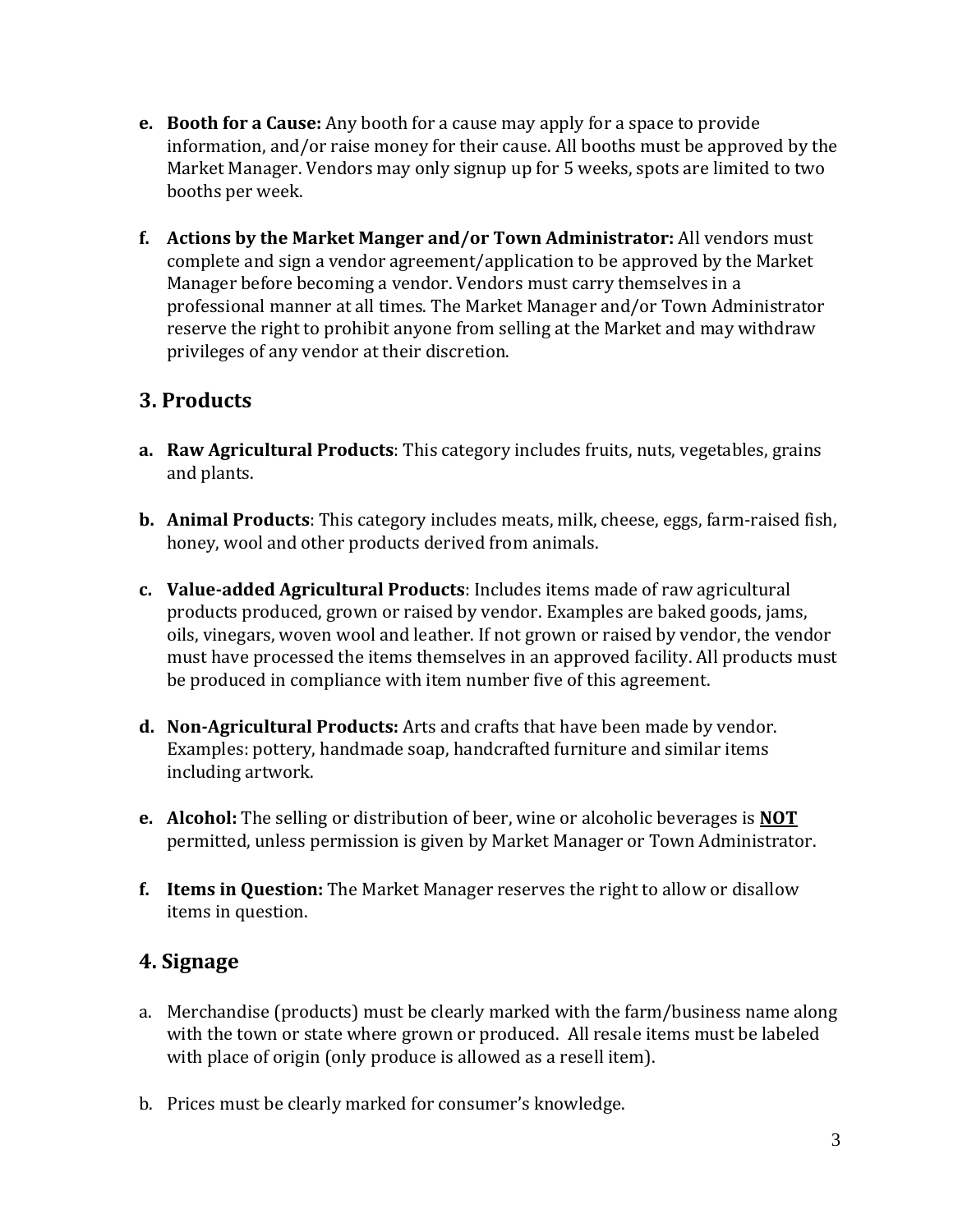- c. Advertising within a booth is considered **exempt** from the Town of Lexington Sign Ordinance. Advertising outside a booth is considered **non-exempt** from the Town of Lexington Sign Ordinance.
- d. No vehicle with a sign attached or painted on it may be conspicuously parked in close proximity to the right-of-way in such a way to advertise a business or the Market to the passing motorist or pedestrian.
- e. **ONLY** the Town of Lexington will be allowed to post such signage that it deems necessary to promote the market with exemption from the Sign Ordinance requirements.

### **5. Licensing, Inspection Requirements, Insurance and Taxes**

Vendors must meet all applicable local, state and federal regulations, inspection regimes and labeling requirements for the products they sell.

Regulations such as (but not limited to):

**a)**Agricultural business license.

**b)**Pesticide licensing and safe use.

**c)** Approval seal on weighing devices granted by the SC Department of Agriculture.

**d)**State sales tax collected as required.

**e)**Organic certification on claimed products as required.

**f)** Food safety, sanitation, health permits and labeling issues that apply to the item (SCDHEC)

**g)**State inspection of nursery stock required for selling whole plants for replanting (packs or pots).

Adequate proof of current compliance must be provided prior to selling at the Market. Sellers of livestock products for human consumption must furnish a current copy of their product liability insurance policy to the Market Manager with their application.

#### **Vendors are responsible for their own local and state sales taxes, licenses and permits.**

### **6. Spaces**

a. Vendors will maintain clean booth space. Booths inside the pavilion will be filled up first, then move to booths around the plaza inside of the amphitheater. The Town of Lexington will provide (1) 6ft table for booths inside the pavilion space. Booths are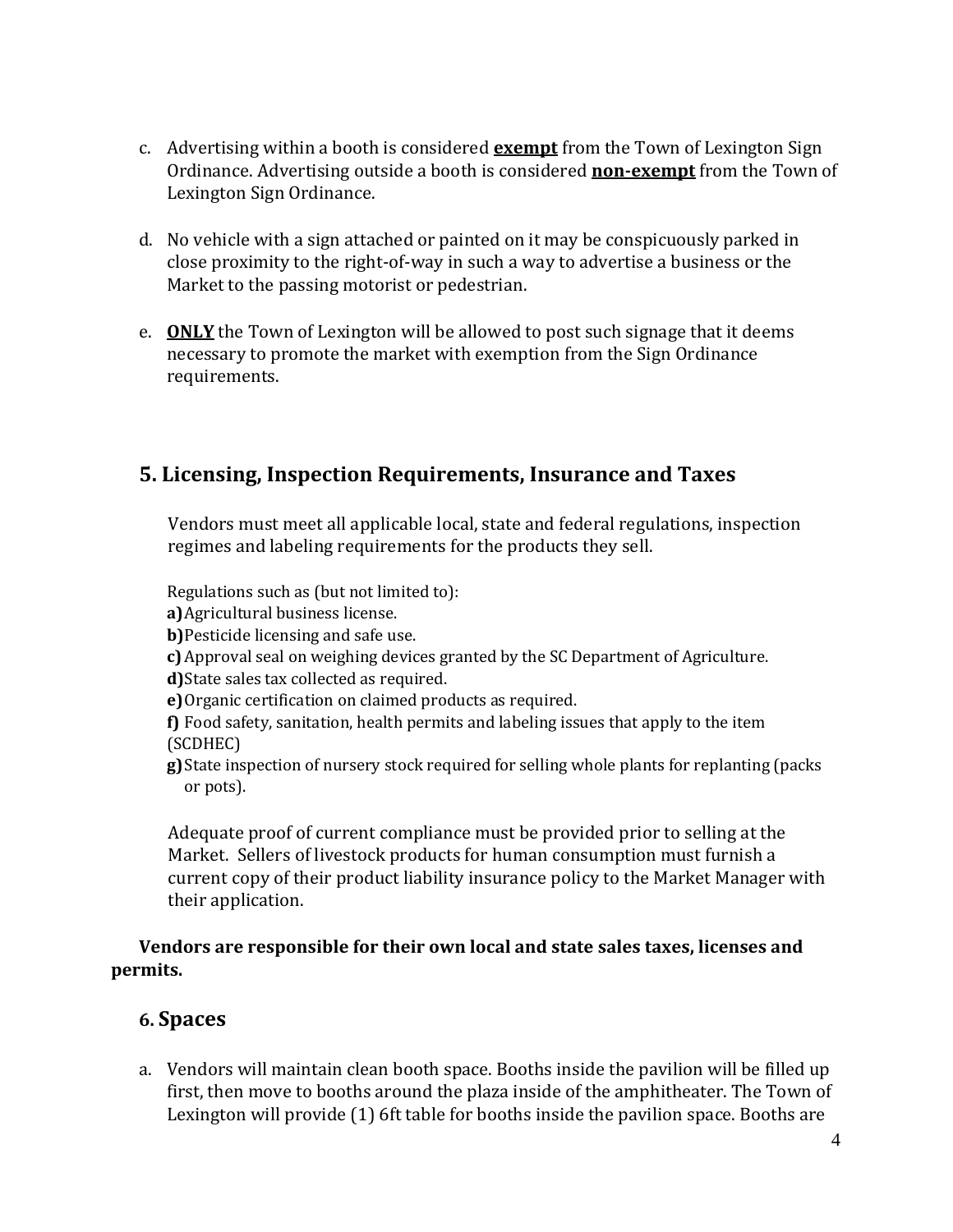defined as a 10x10 space. Once the pavilion is full vendors that set up on the plaza space will be provided (1) 6ft table and (1) 8x8 tent. Tents are not allowed inside the pavilion and vendors may not use their own tent outside the pavilion. Trash must be collected and removed by vendors before leaving the Market.

b. Vendors must supply their own materials such as scales, containers etc. for sale of their goods.

#### **7. Market Manager**

The Market will be supervised by a designated staff member of the Town of Lexington, assuming the role of Market Manager, with additional staff or designated volunteer support. The manager's mission is to enforce the Market's rules and regulations for patrons and vendors, to the best of their knowledge, ensuring a safe, healthy environment for all. Any grievance regarding vendors should be directed to the Market Manager and will be subject to an appeal process via the Town Administrator.

#### **8. Fees**

There is a \$25.00 fee per week which is due 14 days prior to the Market. There is also a \$75.00 refundable deposit due prior to the first Market the vendor is participating. The deposit will be returned upon completion of the final Market within 30 days. The deposit will be forfeited if the vendor does not give proper notice for Market attendance, and disregarding the market rules.

For this year Town Council with the approval from the Town Administrator, has agreed to waive the Market fee for vendors selling goods during the 2022 Market Season, but deposits are still required.

#### **9. How to Register**

a) Complete the registration form, and return it to the Market by email [market@lexsc.com,](mailto:market@lexsc.com) or mail Market at Icehouse 111 Maiden Ln Lexington, SC 29072.

b) The Market staff will processes the application and send an invoice for the deposit. Money will **ONLY** be collected by Town of Lexington Finance Department Staff.

c) Checks must be made out to Town of Lexington

d) Payments will only be accepted once an invoice has been created.

e) When you receive the invoice, please make sure the name and address are correct. The deposit check will be returned to that address.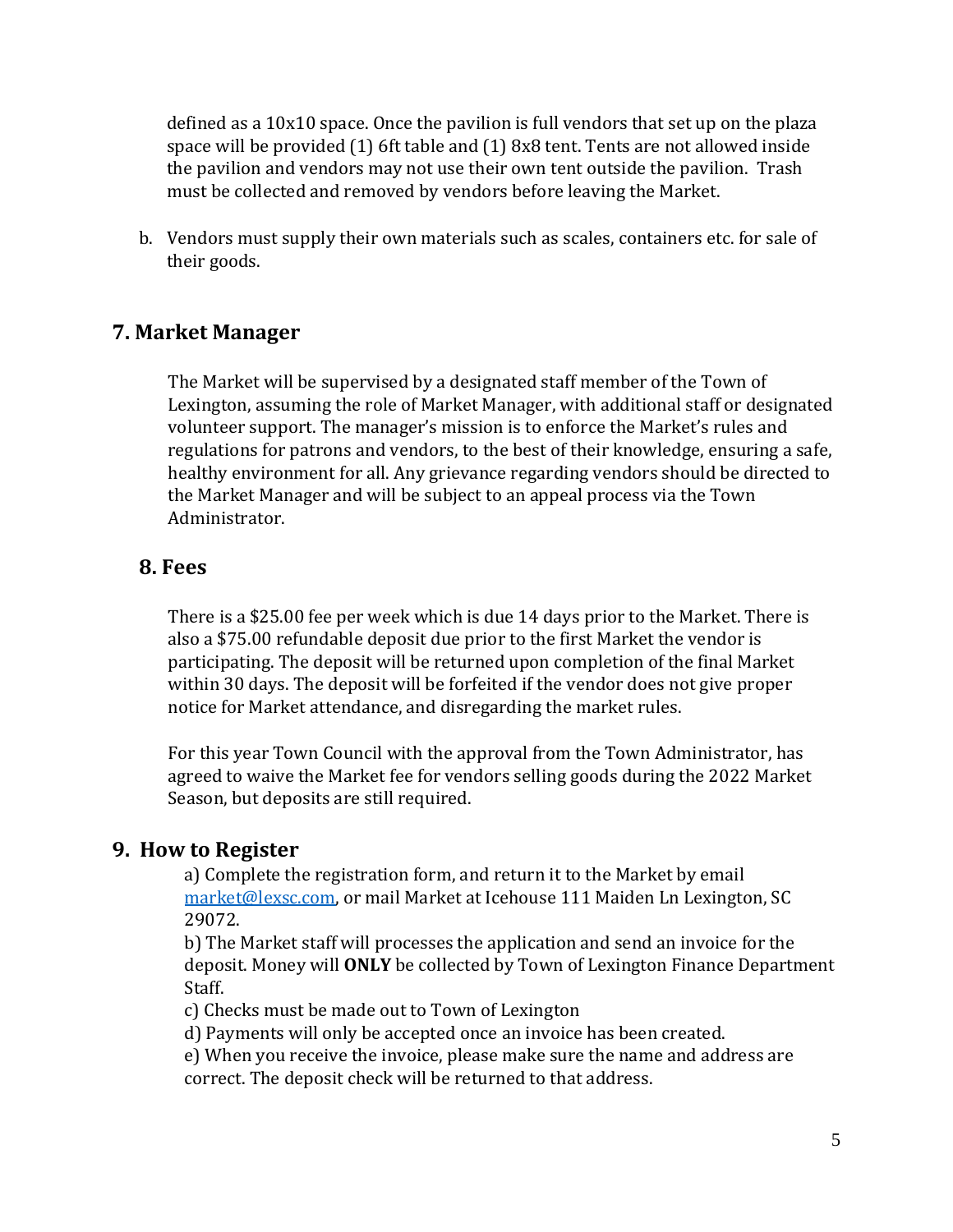#### **10. Hold Harmless Clause**:

I HEREBY AGREE TO INDEMNIFY AND HOLD HARMLESS THE MARKET AT ICEHOUSE, AS WELL AS THE TOWN OF LEXINGTON, ITS STAFF, EMPLOYEES, ELECTED OFFICIALS AND/OR PROPERTY OWNER, FOR AND AGAINST ANY AND ALL DAMAGES, LOSSES, SUITS, LIABILITY AND/OR CAUSES OF ACTION RESULTING FROM PROPERTY DAMAGE, AND/OR FROM PERSONAL INJURY, INCLUDING DEATH, OF MYSELF ARISING OUT OF OR IN ANY WAY CONNECTED WITH OUR PARTICIPATION IN THE MARKET AT ICHOUSE PROGRAM, EXCEPT TO THE EXTENT THAT SUCH DAMAGE OR INJURY IS CAUSED BY THE GROSS NEGLIGENCE OR WILLFUL MISCONDUCT OF THE MARKET AT ICEHOUSE, AND COVENANT NOT TO SUE OR TAKE ACTION AGAINST THE TOWN OF LEXINGTON, ITS EMPLOYEES, ELECTED OFFICIALS AND/OR PROPERTY OWNER EXCEPT AS SET OUT HEREIN. I FURTHER PERMIT THE MARKET AT ICEHOUSE AND/OR THE TOWN OF LEXINGTON TO USE PHOTOGRAPHS OF ME FOR MARKET PUBLICITY.

ALL VENDORS PARTICIPATING IN THE MARKET AT ICEHOUSE MUST ABIDE BY THESE RULES. THE TOWN OF LEXINGTON SHALL ENFORCE ALL RULES AND REGULATIONS. PERMITS TO PARTICIPATE IN THE MARKET AT ICEHOUSE CAN BE REVOKED BY THE MARKET MANAGER AND/OR TOWN ADMINISTRATOR.